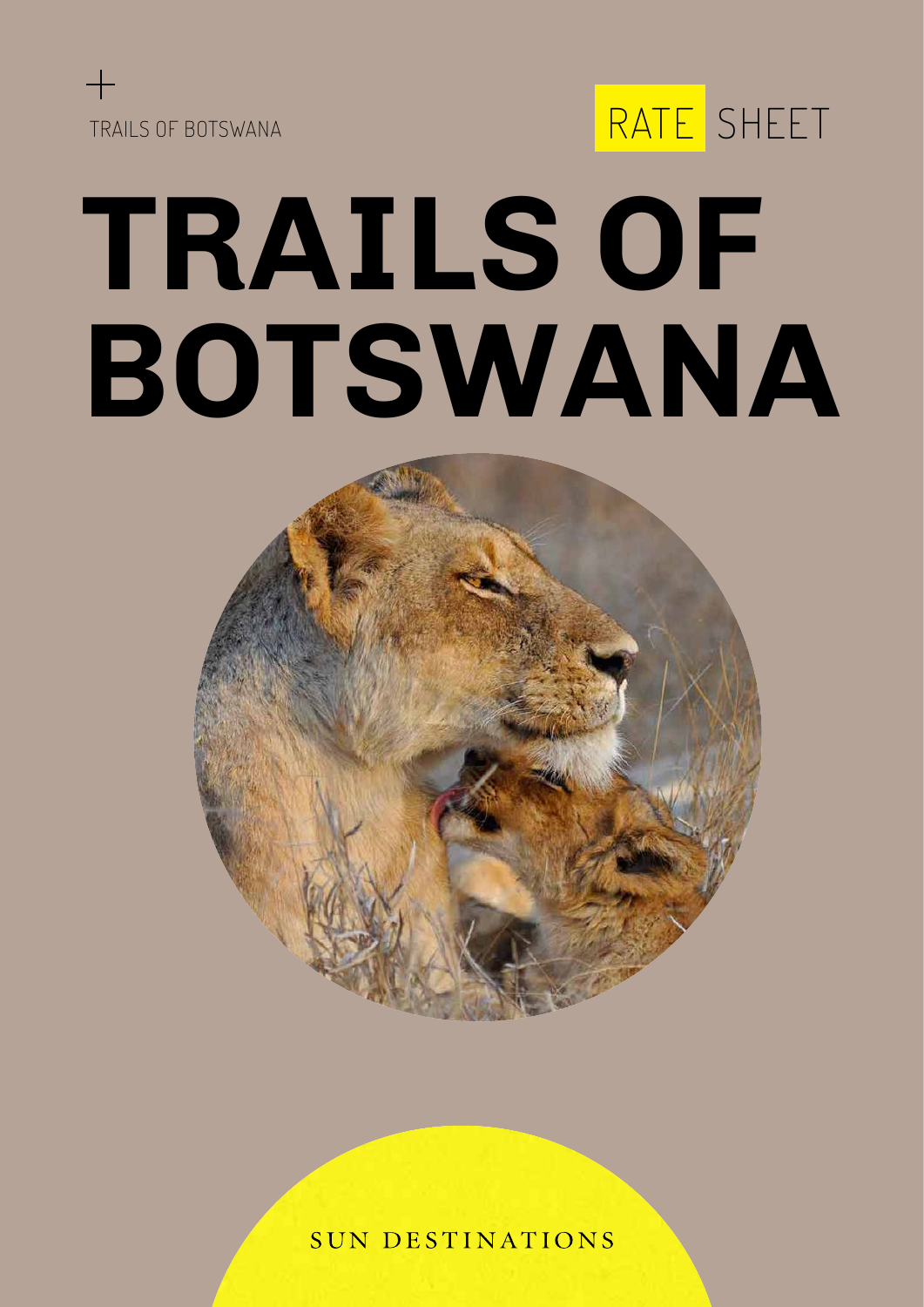

#### **TAITA FALCON LODGE**

Nestled above the Zambezi River, overlooking its winding waters and the dramatic cliffs of the Batoka Gorge lies Taita Falcon Lodge. This wilderness retreat is located in the heart of Zambia, downriver from the mighty Victoria Falls. This secluded lodge has a total of 7 en-suite chalets all of which are designed and built using local materials, with stones from the gorge and reeds from the river. Each chalet is named after a bird of prey that can be seen soaring the skies. Décor is simple, yet stylish, with hints of handmade crafts and natural features.



#### **MANKWE TENTED RETREAT**

The charming Mankwe Tented Retreat is situated in a private concession on the doorstep of the game rich Moremi Game Reserve. Tucked away in a grove of mopane trees and mysterious woodlands, this safari lodge sanctuary offers its visitors am unbeatable location close to the north land and water-based safari activities. In total there are 10 tented suites.



#### **MBOMA ISLAND EXPEDITIONS**

Magical Mboma Island Expeditions is a piece of pristine paradise located in a remote area on the tip of the game rich Moremi Game Reserve. Situated on the floodplains of the meeting point of the Delta's fresh waters and the Moremi's savannah terrain, means that Mboma is ideal for both land and water based safaris. Mboma boasts views of the endless floodplains fringed by real fan palms. Dottedacross the plains you'll notice scores of red lechwe and lumbering elephants

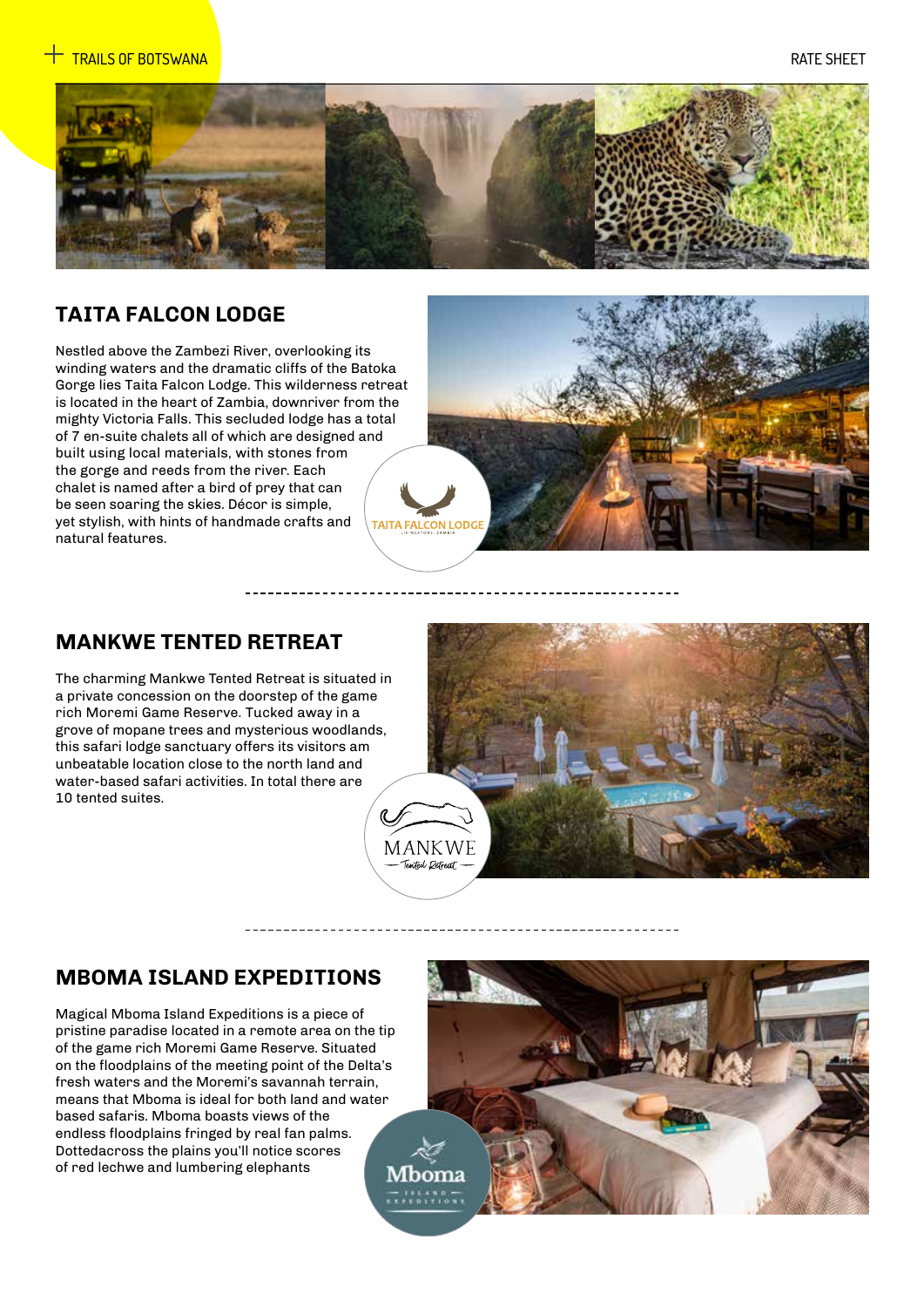

-----------

#### **CAMP LINYANTI**

Camp Linyanti should be visited by anyone passionate about raw Africa and favours safari quality over luxury accommodation. This uncrowded northwestern corner of Chobe National Park is a water wonderland which makes it appealing for game viewing as well as game drives. The accommodation at Camp Linyanti sings of traditional safari, blending in with the environment and keeping things simple, yet elegant. There are 5 individual canvas tents, elevated slightly from the ground with stairs leading onto private wooden decks, and up to the interior of these unique, circular tents.



#### **CAMP SAVUTI**

Camp Savuti epitomizes the Botswana safari experience. From the abundant game viewing to the authentic, tented accommodation, this is the traditional way to spend time in one of Africa's most superb wildlife regions. 5 authentic canvas tents are subtly hidden among the bush willows, raised on wooden stilts, and offering en-suite facilities and outdoor showers. Wooden verandas offer views of the Savuti Channel.



#### **BOTETI TENTED CAMP**

Beautiful Boteti Tented Camp is located a few metres from one of the tributaries of the Okavango Delta, the Boteti River. The Boteti River is a life source of water for the arid Kalahari plains and famed Makgadikgadi Pans National Park. Considering the river is the only reliable water source in the area, it's no surprise that it's a magnet for predators. Boteti Tented Camp sleeps 10 people in 5 Meru-style canvas tents built on wooden platforms. Each expansive tent sleeps 2 people maximum, and has ample space to move around. Each tent has a wooden chest for storage, bedside table, work desk, and an en suite bathroom surrounded by a wall of rustic wooden poles. Comfort at its finest!

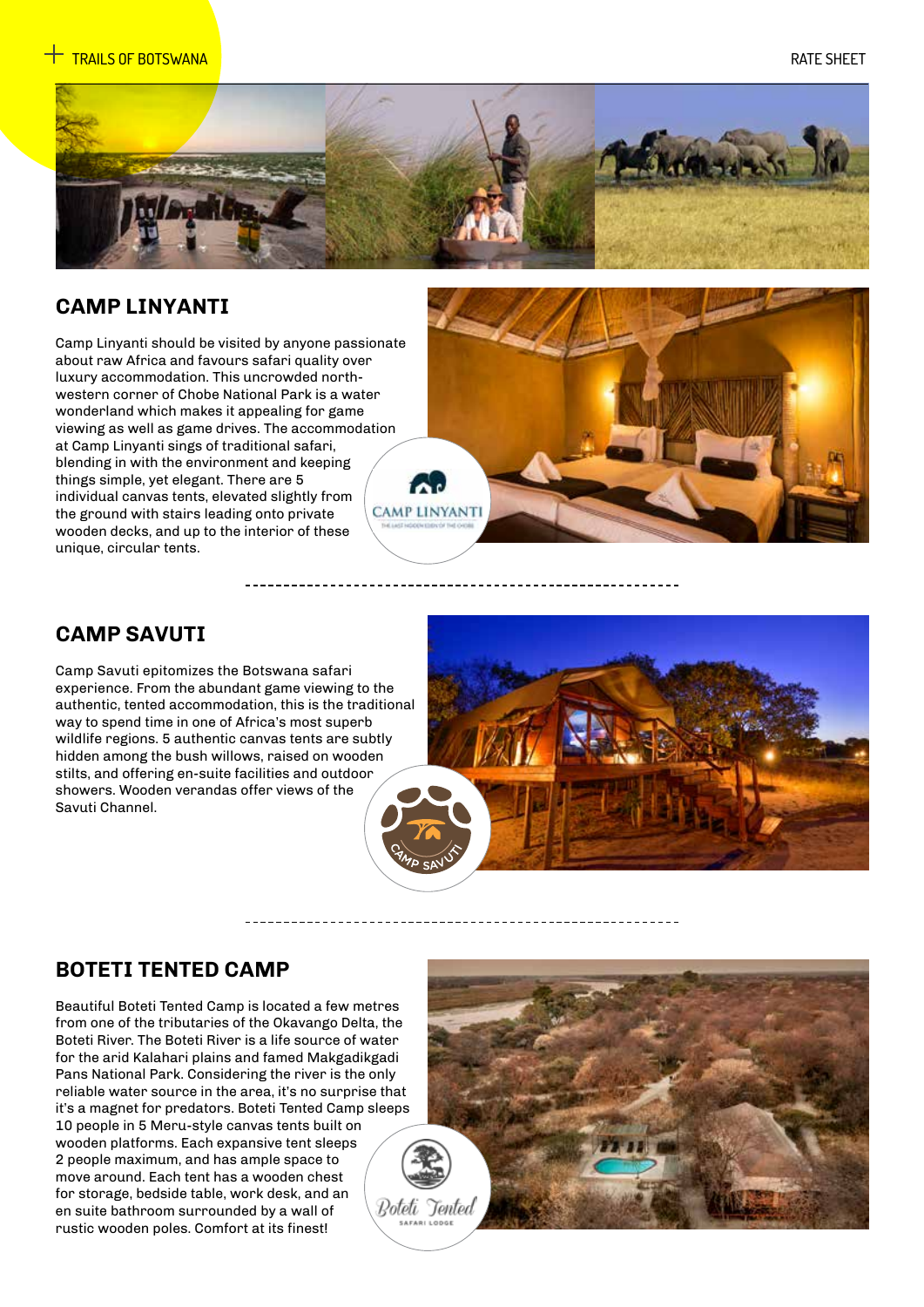# **RACK** RATES

|                              | <b>GREEN SEASON</b>                                                               | <b>SHOULDER SEASON</b> | <b>HIGH SEASON</b>           |  |  |  |
|------------------------------|-----------------------------------------------------------------------------------|------------------------|------------------------------|--|--|--|
|                              | 1 December 2021 to<br>1 April to 30 June 2022 &<br>November 2022<br>31 March 2022 |                        | 1 July to<br>31 October 2022 |  |  |  |
|                              | <b>Rack Rate</b>                                                                  | <b>Rack Rate</b>       | <b>Rack Rate</b>             |  |  |  |
| <b>Taita Falcon Lodge</b>    | Please refer to Taita Rate Sheet                                                  |                        |                              |  |  |  |
| <b>Mboma Island Camp</b>     | US\$485                                                                           | US\$640                | US\$745                      |  |  |  |
| <b>Camp Linyanti</b>         | US\$600                                                                           | US\$640                | US\$755                      |  |  |  |
| <b>Camp Savuti</b>           | US\$600                                                                           | US\$640                | US\$755                      |  |  |  |
| <b>Mankwe Tented Retreat</b> | US\$420                                                                           | US\$420                | US\$550                      |  |  |  |
| <b>Boteti Tented Camp</b>    | US\$535                                                                           | US\$535                | US\$535                      |  |  |  |

\*Rates are per person sharing per night, please see single supplement details below. \*\*A minimum 2-night stay is required to book at Mboma Island Expeditions.

#### **RATES INCLUDE**

All meals, game activities, teas & coffees, park fees & taxes at all camps. At Camp Savuti & Camp Linyanti all local drinks (soft drinks, local beer & house wines). At Mboma Island Expeditions all local soft and alcoholic beverages. At Mankwe Tented Retreat all local soft and alcoholic beverages as well as 1 full day Moremi game drive when staying 3 nights, or more. At Boteti Tented Camp 2 Hour Mokoro on arrival day, and the option of one full day activity per day (Nxai Pan, Makgadikgadi, Moremi, or Delta mokoro)

#### **RATES EXCLUDE**

All items of a personal nature or any item not described above. Moremi/ fees if self-driving. At Camp Savuti & Camp Linyanti Imported alcoholic drinks. At Mboma Island Expeditions premium alcoholic drinks. At Mankwe Tented Retreat premium alcoholic drinks, and Chobe gate fees (when completing a Chobe game drive). At Boteti Tented Camp all soft and alcoholic beverages

#### **SINGLE SUPPLEMENTS**

No single supplements apply in Green & Shoulder seasons; however, a 50% single supplement applies in High Season.

#### **CHILDREN RATES**

At Camp Savuti, Camp Linyanti, and Mboma Island Expeditions children aged 6-11 pay 50% of the adult rate. At Mankwe Tented Retreat children aged 2 and over are accepted at the lodge and pay 50% of the adult rate. At Boteti Tented Camp children of all ages are welcome. Children 0 -2 years pay 25% of the adult rate, and children aged 2-11 pay 50% of the adult rate.

Children aged 12 and over pay the full adult rate.

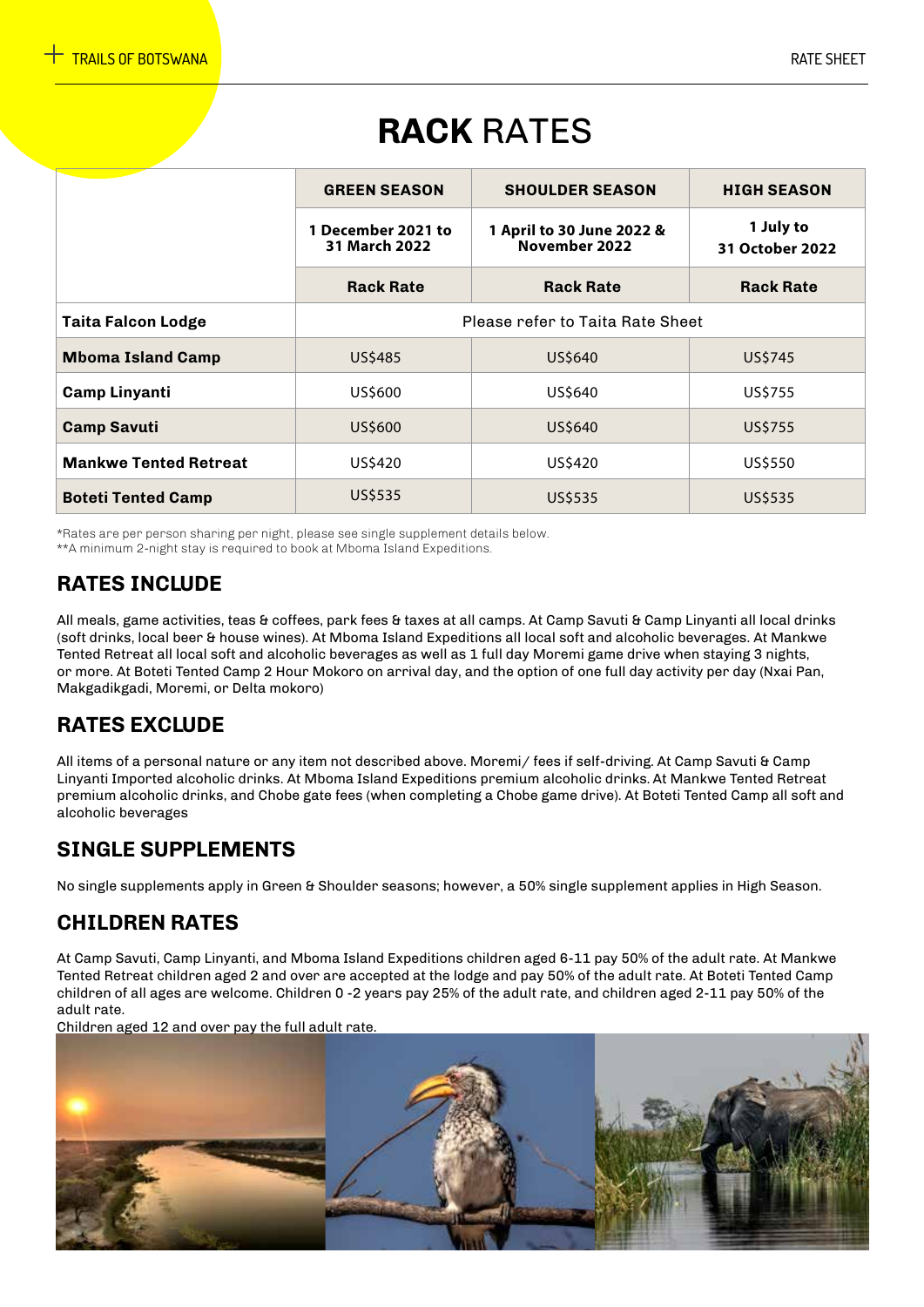# LIGHT **AIR TRANSFER** RATES

|                      | <b>Maun</b> |              |                    |                      |               |
|----------------------|-------------|--------------|--------------------|----------------------|---------------|
| <b>Mboma</b>         | 265         | <b>Mboma</b> |                    |                      |               |
| <b>Camp Savuti</b>   | 265         | 265          | <b>Camp Savuti</b> |                      |               |
| <b>Camp Linyanti</b> | 265         | 265          | 265                | <b>Camp Linyanti</b> |               |
| <b>Camp Linyanti</b> | 265         | 265          | 265                | 460                  | <b>Kasane</b> |
| <b>Kasane</b>        | 460         | 460          | 460                | 460                  |               |

#### **ROAD TRANSFERS**

Maun Airport to Mankwe Tented Retreat: US\$ 280 per vehicle (max.8 pax) Mankwe Tented Retreat to Maun Airport: US\$ 280 per vehicle (max.8 pax)

#### **NOTES**

\* Please add US\$15 per person Departure Tax from Maun & Kasane Airports.

\*\* Please add US\$20 per person landing fees on take-off and landing when using Xakanaxa airstrip.

\*\*\* To get to Taita, guests will need to catch a transfer from Kasane Airport to Livingstone.

The reservations office will book the Kasane Livingstone Transfer. Please enquire about the transfer rate

#### **CHILDREN**

Children pay the same rate as adults.

#### **TERMS & CONDITIONS**

- Rates will be subject to fuel surcharges if fuel increases more than 15% above current prices
- Rates are subject to Government fee increases on Navigation fees, departure tax and VAT
- Rates are subject to major exchange rate fluctuations
- 20kg luggage per person (including hand luggage) in soft bags (no wheels)
- Passengers over 110kg may have to purchase an extra seat please inform us prior to travel if this is the case
- Passengers travelling on a seat in plane basis may have up to 3 stops en-route to destinations
- We reserve the right to stipulate departure and arrival times of passengers being transferred between the various camps
- Should a specific time be requested, we will try our best to accommodate but should we be unable to accommodate then flight will revert to a private charter and a new costing will be quoted on.

#### **RATES NOTES**

Rates are quoted in US\$. Rates are subject to change without prior notice.

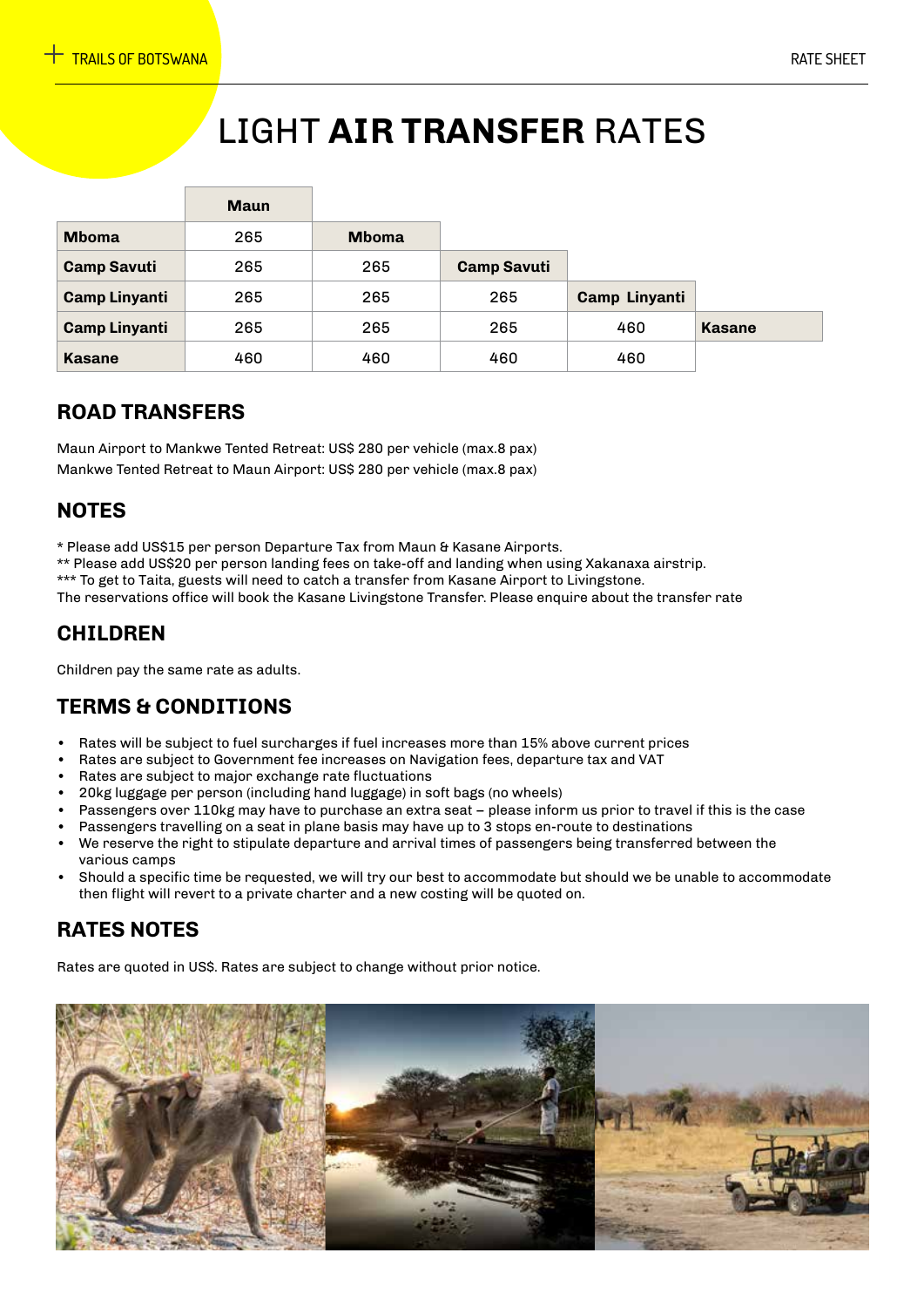## **ACCESS TO THE CAMPS** ON THE TRAILS OF BOTSWANA CIRCUIT

#### **MBOMA ISLAND EXPEDITIONS**

The airstrip used for Mboma Island Expeditions is the Xakanaxa airstrip. Mboma is accessed via a road/game drive transfer from the airstrip to Mboma Island Expeditions. Guests that fly in will be transferred by road into Mboma or they can self-drive from Maun to Mboma Island Expeditions.

Please note that self-drive guests that fly into Maun on the scheduled flights from Johannesburg & Cape Town are not able to self-drive on the day of arrival, as it is a 5-hour drive. They can only access Mboma in time on the day of arrival by flying to the Xakanaxa airstrip. Connecting between Mboma Island Expeditions and Camp Savuti and Camp Linyanti is done via their airstrips of Xakanaxa, Savuti and Saile respectively.

#### **MANKWE TENTED RETREAT**

On the Trails of Botswana circuit, Mankwe Tented Retreat is accessed via road transfer to and from Maun Airport.

#### **CAMP SAVUTI**

Camp Savuti is accessed via a light air transfer into the Savuti airstrip. From there it is a short road transfer into camp. To get between Camp Savuti and Kasane and/or Maun would be via a flight. To transfer guests between Camp Savuti and Camp Linyanti. A 2-hour road transfer can be arranged with the camp at an additional cost.

#### **CAMP LINYANTI**

Camp Linyanti is accessed via a light air transfer into the Saile airstrip. From there it is a road transfer into camp. To get between Camp Lintanti and Kasane and/or Maun would be via a flight. To transfer guests between Camp Linyanti and Camp Savuti. A 2-hourroad transfer can be arranged with the camp at an additional cost.

#### **TAITA FALCON LODGE**

Taita Falcon Lodge is located in the heart of Zambia, downriver from the mighty Victoria Falls and a short drive from the vibrant town of Livingstone. The nearest airport is just outside Livingstone and from there it is a 45minute drive to Taita Falcon. We have an airport shuttle service available which must be pre booked prior to arrival. The lodge is approximately 45minute drive from Livingstone and is well signposted from the main Livingstone / Victoria Falls road. Access by road requires a high clearance vehicle as the last 11km of the road is a dirt road and is a slow drive through the bush.

#### **AIRSTRIPS**

Mboma Island Expeditions: Xakanaxa Airstrip Camp Savuti: Savuti Airstrip Camp Linyanti: Saile Airstrip Taita Falcon Lodge: Livingstone Airport

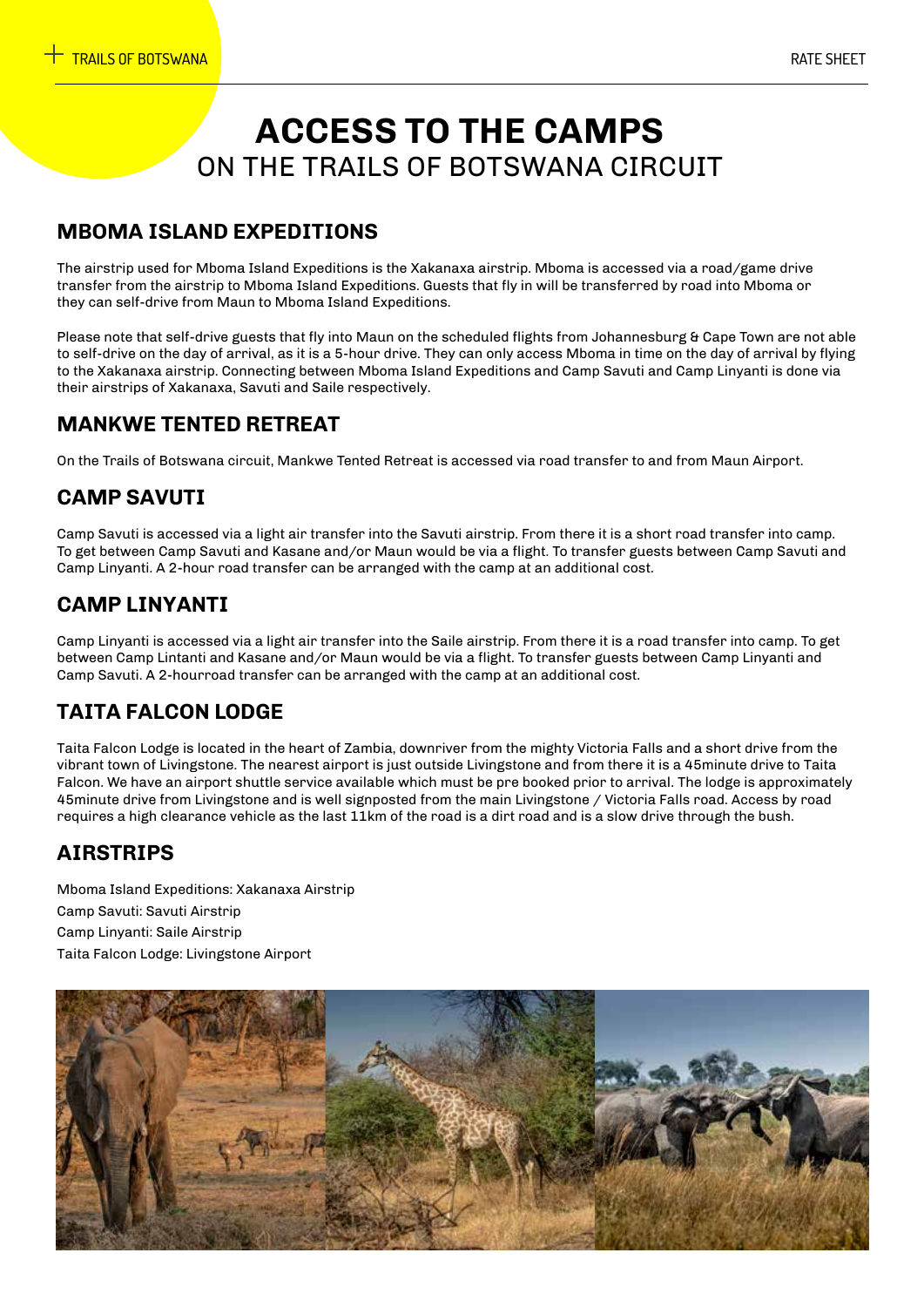## **ACCESS TO THE CAMPS** ON THE TRAILS OF BOTSWANA CIRCUIT

#### **MBOMA ISLAND EXPEDITIONS**

The airstrip used for Mboma Island Expeditions is the Xakanaxa airstrip. Mboma is accessed via a road/game drive transfer from the airstrip to Mboma Island Expeditions. Guests that fly in will be transferred by road into Mboma or they can self-drive from Maun to Mboma Island Expeditions.

Please note that self-drive guests that fly into Maun on the scheduled flights from Johannesburg & Cape Town are not able to self-drive on the day of arrival, as it is a 5-hour drive. They can only access Mboma in time on the day of arrival by flying to the Xakanaxa airstrip. Connecting between Mboma Island Expeditions and Camp Savuti and Camp Linyanti is done via their airstrips of Xakanaxa, Savuti and Saile respectively.

#### **MANKWE TENTED RETREAT**

On the Trails of Botswana circuit, Mankwe Tented Retreat is accessed via road transfer to and from Maun Airport.

#### **BOTETI TENTED RETREAT**

On the Trails of Botswana circuit, Boteti Tented Camp is accessed via road transfer to and from Maun Airport.

#### **CAMP SAVUTI**

Camp Savuti is accessed via a light air transfer into the Savuti airstrip. From there it is a short road transfer into camp. To get between Camp Savuti and Kasane and/or Maun would be via a flight. To transfer guests between Camp Savuti and Camp Linyanti. A 2-hour road transfer can be arranged with the camp at an additional cost.

#### **CAMP LINYANTI**

Camp Linyanti is accessed via a light air transfer into the Saile airstrip. From there it is a road transfer into camp. To get between Camp Lintanti and Kasane and/or Maun would be via a flight. To transfer guests between Camp Linyanti and Camp Savuti. A 2-hourroad transfer can be arranged with the camp at an additional cost.

#### **TAITA FALCON LODGE**

Taita Falcon Lodge is located in the heart of Zambia, downriver from the mighty Victoria Falls and a short drive from the vibrant town of Livingstone. The nearest airport is just outside Livingstone and from there it is a 45minute drive to Taita Falcon. We have an airport shuttle service available which must be pre booked prior to arrival. The lodge is approximately 45minute drive from Livingstone and is well signposted from the main Livingstone / Victoria Falls road. Access by road requires a high clearance vehicle as the last 11km of the road is a dirt road and is a slow drive through the bush.

#### **AIRSTRIPS**

Mboma Island Expeditions: Xakanaxa Airstrip Camp Savuti: Savuti Airstrip Camp Linyanti: Saile Airstrip Taita Falcon Lodge: Livingstone Airport